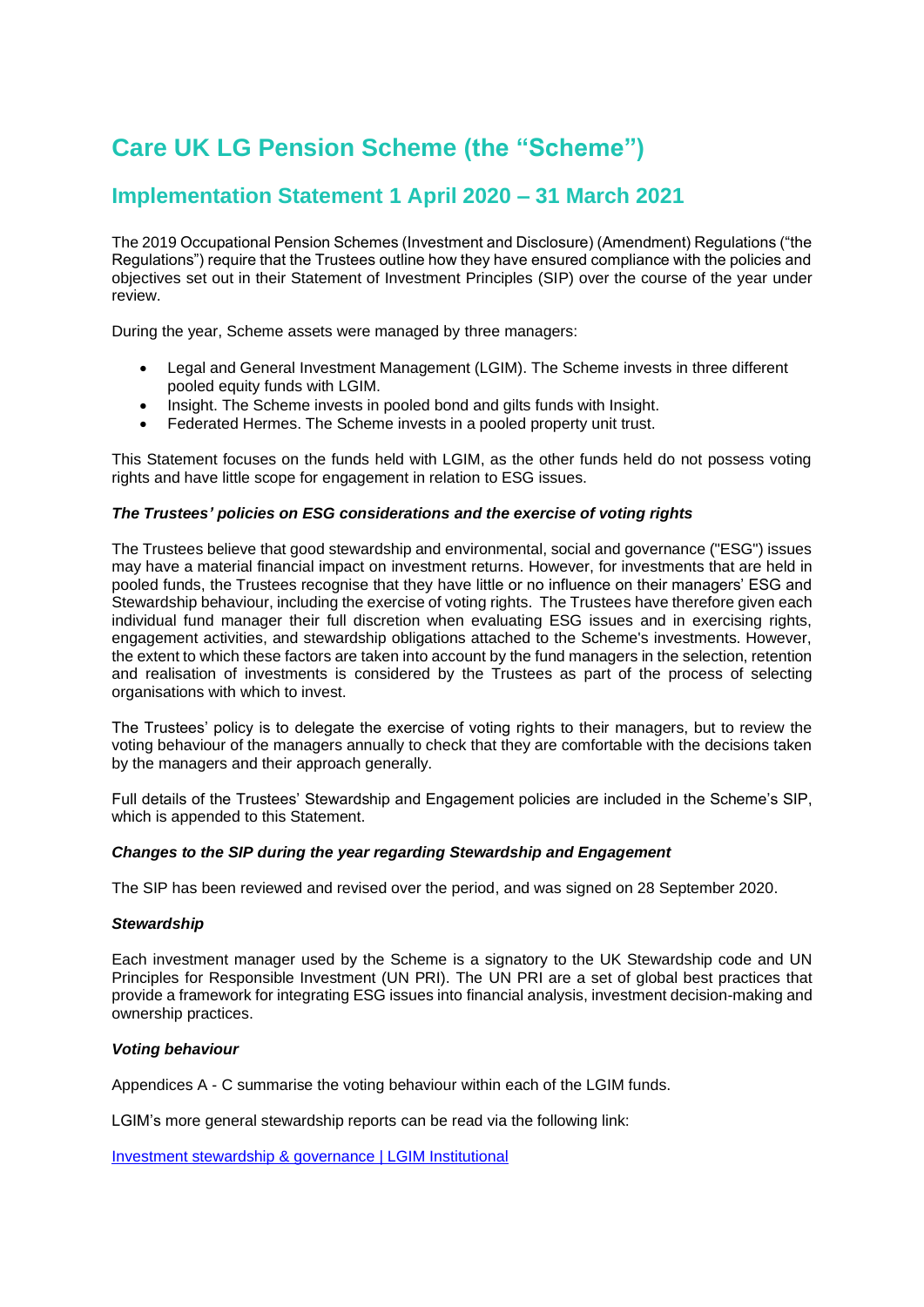LGIM have provided details of 26 key votes that they made, across the three funds held by the Scheme. The Trustees believe it would not be proportionate to include details of all of these in this Statement, but have instead presented three of the key votes to provide an illustration of LGIM's voting behaviour.

The Trustees are satisfied that the way in which the managers behaved during the period was in line with their expectations and requirements.

#### *Reviews of fund managers*

The Trustees review the performance of their fund managers regularly, but did not receive proposals from any other fund managers during the period.

#### *Statement of compliance with Regulations*

The Trustees are pleased to report that, during the period under review, they have in their opinion adhered to the policies set out in their SIP and have complied with the Regulations.

| Keith Lewis, PTL Governance Limited | 15 September 2021 |
|-------------------------------------|-------------------|
| Name (Print)                        | Date              |

For and on behalf of

Trustees of the Care UK LG Pension Scheme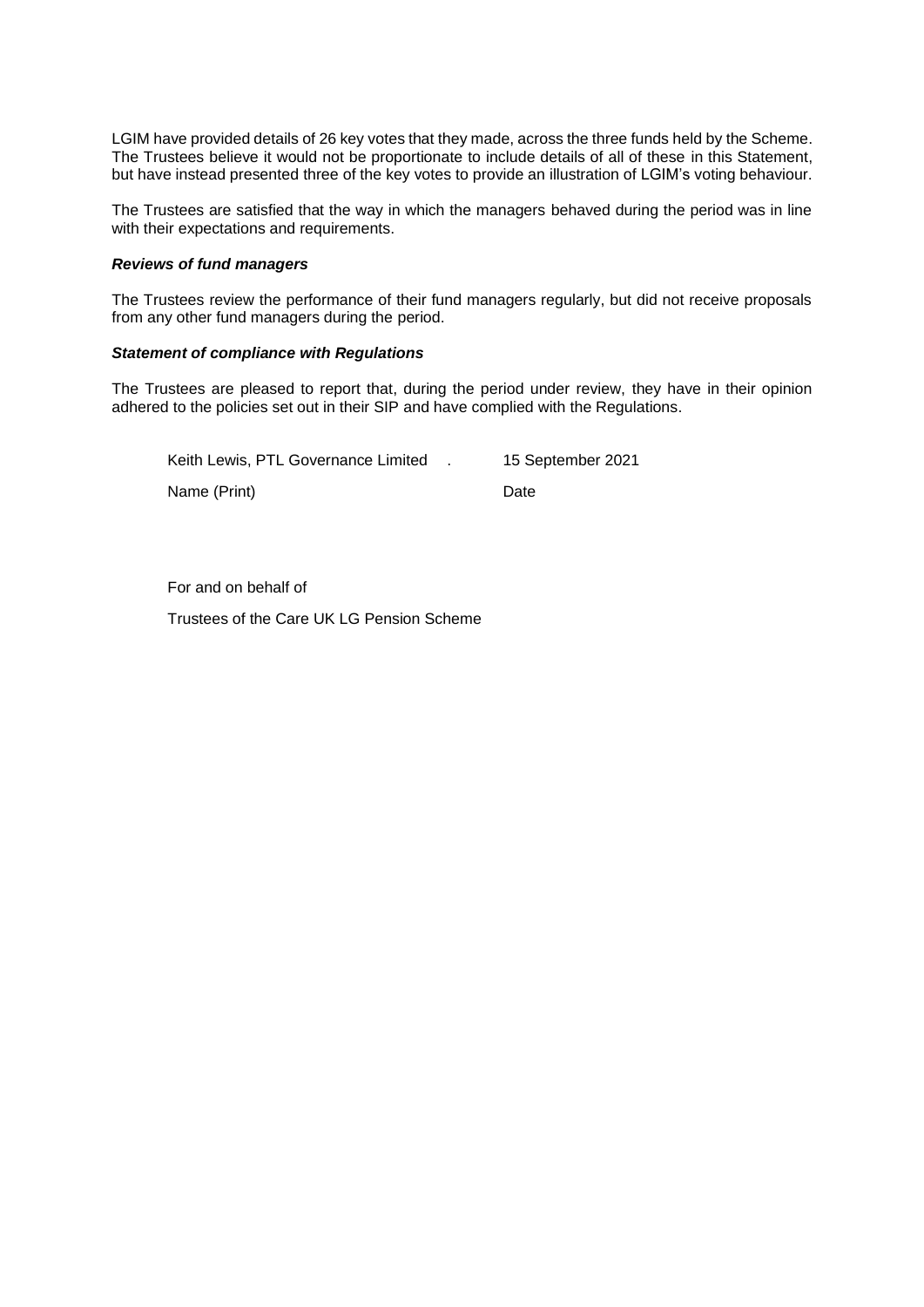# **Appendix A – Summary of LGIM voting practices**

| Question                                                                                                                                  | <b>UK Equity Index</b><br><b>Fund</b> | World (ex UK)<br><b>Equity Index</b><br><b>Fund</b> | World (ex UK)<br><b>Equity Index</b><br><b>Fund - GBP</b><br>currency<br>hedged |
|-------------------------------------------------------------------------------------------------------------------------------------------|---------------------------------------|-----------------------------------------------------|---------------------------------------------------------------------------------|
| How many meetings were you eligible to<br>vote at over the year to 31/03/2021?                                                            | 943                                   | 3243                                                | 3243                                                                            |
| How many resolutions were you eligible<br>to vote on over the year to 31/03/2021?                                                         | 12574                                 | 37840                                               | 37840                                                                           |
| What % of resolutions did you vote on for<br>which you were eligible?                                                                     | 100.00%                               | 99.83%                                              | 99.83%                                                                          |
| Of the resolutions on which you voted,<br>what % did you vote with management?                                                            | 92.94%                                | 80.25%                                              | 80.25%                                                                          |
| Of the resolutions on which you voted,<br>what % did you vote against<br>management?                                                      | 7.05%                                 | 19.16%                                              | 19.16%                                                                          |
| Of the resolutions on which you voted,<br>what % did you abstain from?                                                                    | 0.01%                                 | 0.60%                                               | 0.60%                                                                           |
| In what % of meetings, for which you did<br>vote, did you vote at least once against<br>management?                                       | 3.27%                                 | 6.35%                                               | 6.35%                                                                           |
| What % of resolutions, on which you did<br>vote, did you vote contrary to the<br>recommendation of your proxy adviser?<br>(if applicable) | 0.80%                                 | 0.27%                                               | 0.27%                                                                           |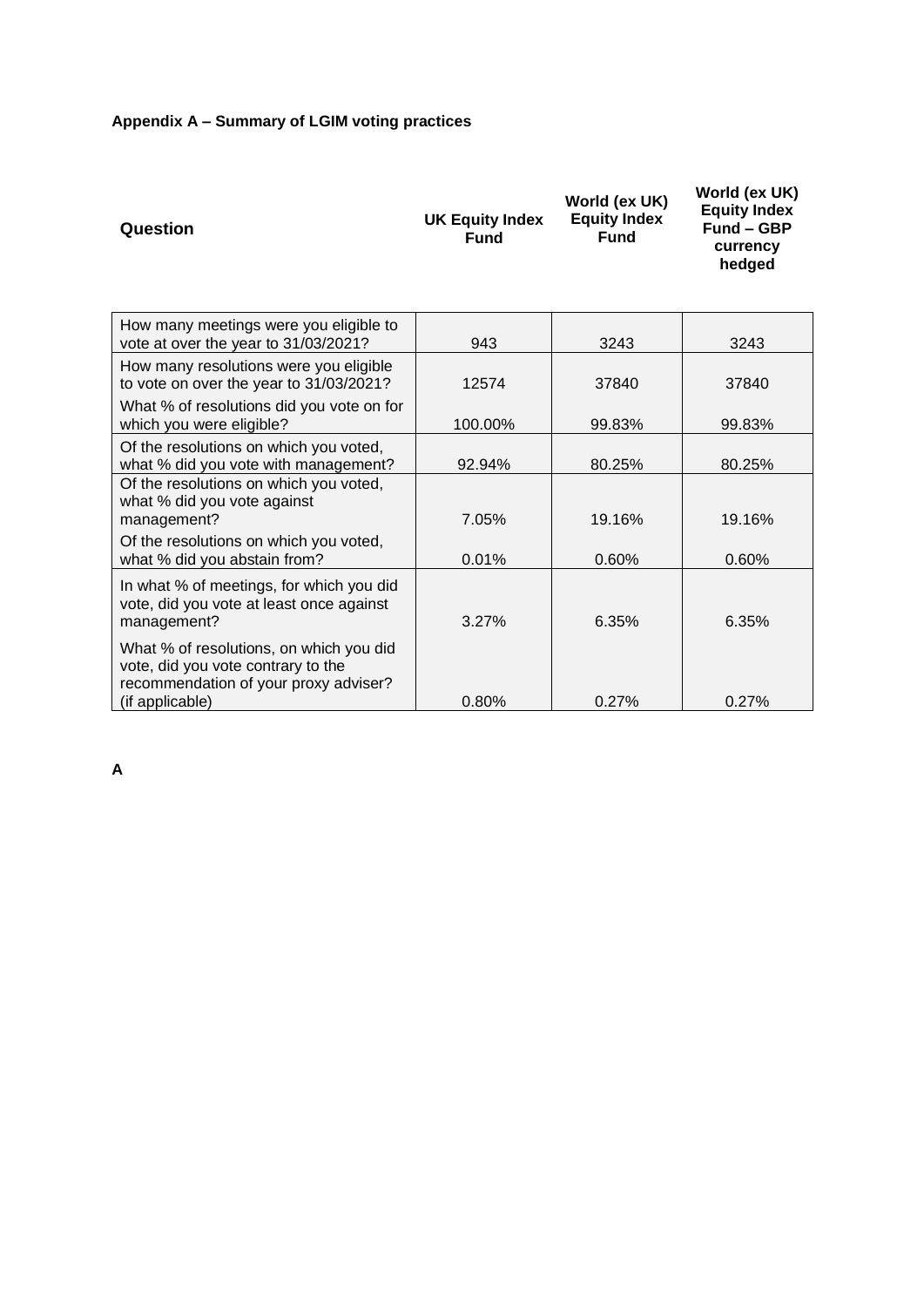#### **Appendix B – Summary of LGIM voting policies**

#### **What is your policy on consulting with clients before voting?**

LGIM's voting and engagement activities are driven by ESG professionals and their assessment of the requirements in these areas seeks to achieve the best outcome for all our clients. Our voting policies are reviewed annually and take into account feedback from our clients.

Every year, LGIM holds a stakeholder roundtable event where clients and other stakeholders (civil society, academia, the private sector and fellow investors) are invited to express their views directly to the members of the Investment Stewardship team. The views expressed by attendees during this event form a key consideration as we continue to develop our voting and engagement policies and define strategic priorities in the years ahead. We also take into account client feedback received at regular meetings and/ or ad-hoc comments or enquiries.

#### **Please provide an overview of your process for deciding how to vote.**

All decisions are made by LGIM's Investment Stewardship team and in accordance with our relevant Corporate Governance & Responsible Investment and Conflicts of Interest policy documents which are reviewed annually. Each member of the team is allocated a specific sector globally so that the voting is undertaken by the same individuals who engage with the relevant company. This ensures our stewardship approach flows smoothly throughout the engagement and voting process and that engagement is fully integrated into the vote decision process, therefore sending consistent messaging to companies.

#### **How, if at all, have you made use of proxy voting services over the year to 31/03/2021?**

LGIM's Investment Stewardship team uses ISS's 'ProxyExchange' electronic voting platform to electronically vote clients' shares. All voting decisions are made by LGIM and we do not outsource any part of the strategic decisions. Our use of ISS recommendations is purely to augment our own research and proprietary ESG assessment tools. The Investment Stewardship team also uses the research reports of Institutional Voting Information Services (IVIS) to supplement the research reports that we receive from ISS for UK companies when making specific voting decisions.

To ensure our proxy provider votes in accordance with our position on ESG, we have put in place a custom voting policy with specific voting instructions. These instructions apply to all markets globally and seek to uphold what we consider are minimum best practice standards which we believe all companies globally should observe, irrespective of local regulation or practice.

We retain the ability in all markets to override any vote decisions, which are based on our custom voting policy. This may happen where engagement with a specific company has provided additional information (for example from direct engagement, or explanation in the annual report) that allows us to apply a qualitative overlay to our voting judgement. We have strict monitoring controls to ensure our votes are fully and effectively executed in accordance with our voting policies by our service provider. This includes a regular manual check of the votes input into the platform, and an electronic alert service to inform us of rejected votes which require further action.

#### **What process did you follow for determining the "most significant" votes?**

As regulation on vote reporting has recently evolved with the introduction of the concept of 'significant vote' by the EU Shareholder Rights Directive II, LGIM wants to ensure we continue to help our clients in fulfilling their reporting obligations. We also believe public transparency of our vote activity is critical for our clients and interested parties to hold us to account.

For many years, LGIM has regularly produced case studies and/ or summaries of LGIM's vote positions to clients for what we deemed were 'material votes'. We are evolving our approach in line with the new regulation and are committed to provide our clients access to 'significant vote' information.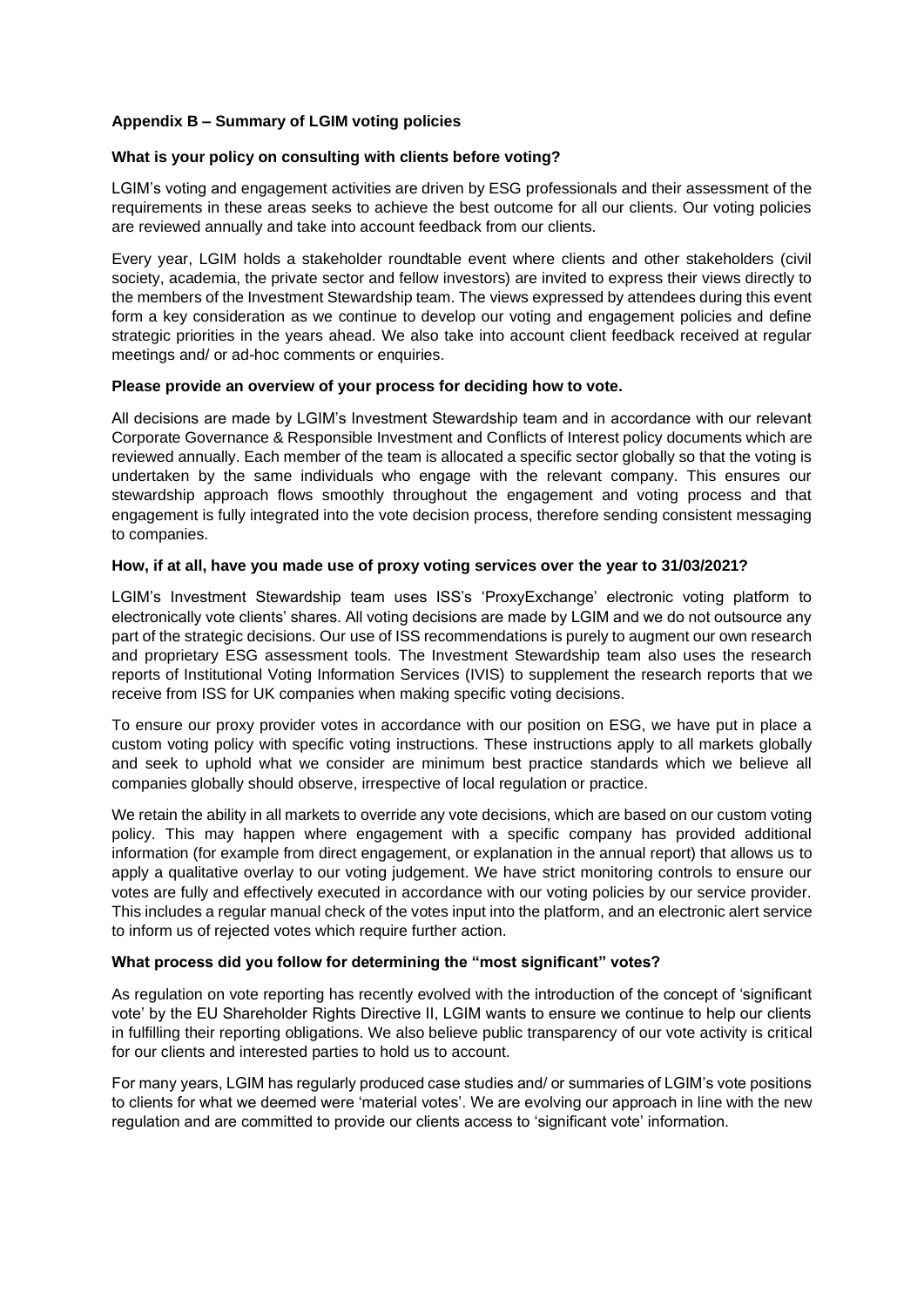In determining significant votes, LGIM's Investment Stewardship team takes into account the criteria provided by the Pensions & Lifetime Savings Association (PLSA) guidance. This includes but is not limited to:

• High profile vote which has such a degree of controversy that there is high client and/ or public scrutiny;

• Significant client interest for a vote: directly communicated by clients to the Investment Stewardship team at LGIM's annual Stakeholder roundtable event, or where we note a significant increase in requests from clients on a particular vote;

• Sanction vote as a result of a direct or collaborative engagement;

• Vote linked to an LGIM engagement campaign, in line with LGIM Investment Stewardship's 5-year ESG priority engagement themes.

We provide information on significant votes in the format of detailed case studies in our quarterly ESG impact report and annual active ownership publications.

The vote information is updated on a daily basis and with a lag of one day after a shareholder meeting is held. We also provide the rationale for all votes cast against management, including votes of support to shareholder resolutions.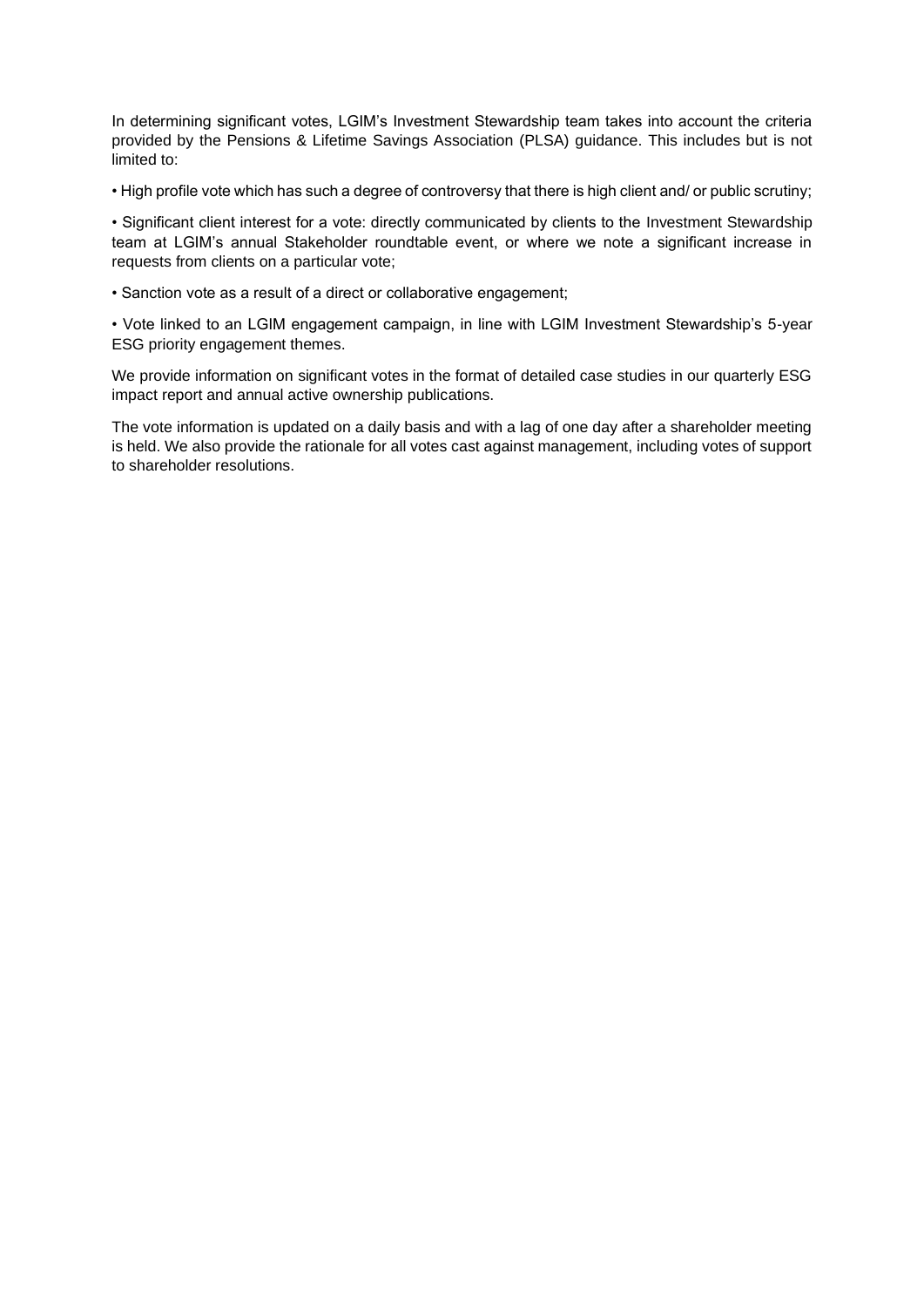# **Appendix C – Examples of Significant Votes**

# **Vote 1**

| Company name                                                                                                          | <b>International Consolidated Airlines Group</b>                                                                                                                                                                                                                                                                                                                                                                                                                                                                                                                                                                                                                                                                                                                                                                                                                                                                                                                                                                                                                                                                                                                                                                                                                                                                                                                                                                                                                                                                                                                                                                                                                                                                                                                                                                                                                                                                                                                                                                                                                                                                                                                           |
|-----------------------------------------------------------------------------------------------------------------------|----------------------------------------------------------------------------------------------------------------------------------------------------------------------------------------------------------------------------------------------------------------------------------------------------------------------------------------------------------------------------------------------------------------------------------------------------------------------------------------------------------------------------------------------------------------------------------------------------------------------------------------------------------------------------------------------------------------------------------------------------------------------------------------------------------------------------------------------------------------------------------------------------------------------------------------------------------------------------------------------------------------------------------------------------------------------------------------------------------------------------------------------------------------------------------------------------------------------------------------------------------------------------------------------------------------------------------------------------------------------------------------------------------------------------------------------------------------------------------------------------------------------------------------------------------------------------------------------------------------------------------------------------------------------------------------------------------------------------------------------------------------------------------------------------------------------------------------------------------------------------------------------------------------------------------------------------------------------------------------------------------------------------------------------------------------------------------------------------------------------------------------------------------------------------|
| Date of vote                                                                                                          | 07-Sep-20                                                                                                                                                                                                                                                                                                                                                                                                                                                                                                                                                                                                                                                                                                                                                                                                                                                                                                                                                                                                                                                                                                                                                                                                                                                                                                                                                                                                                                                                                                                                                                                                                                                                                                                                                                                                                                                                                                                                                                                                                                                                                                                                                                  |
| Summary of the resolution                                                                                             | Resolution 8: Approve Remuneration Report' was proposed at the<br>company's annual shareholder meeting held on 7 September 2020.                                                                                                                                                                                                                                                                                                                                                                                                                                                                                                                                                                                                                                                                                                                                                                                                                                                                                                                                                                                                                                                                                                                                                                                                                                                                                                                                                                                                                                                                                                                                                                                                                                                                                                                                                                                                                                                                                                                                                                                                                                           |
| How you voted                                                                                                         | We voted against the resolution.                                                                                                                                                                                                                                                                                                                                                                                                                                                                                                                                                                                                                                                                                                                                                                                                                                                                                                                                                                                                                                                                                                                                                                                                                                                                                                                                                                                                                                                                                                                                                                                                                                                                                                                                                                                                                                                                                                                                                                                                                                                                                                                                           |
| Where you voted against<br>management, did you<br>communicate your intent to<br>the company ahead of the<br>vote?     | LGIM publicly communicates its vote instructions in monthly regional vote<br>reports on its website with the rationale for all votes against management.<br>It is our policy not to engage with our investee companies in the three<br>weeks prior to an AGM as our engagement is not limited to shareholder<br>meeting topics.                                                                                                                                                                                                                                                                                                                                                                                                                                                                                                                                                                                                                                                                                                                                                                                                                                                                                                                                                                                                                                                                                                                                                                                                                                                                                                                                                                                                                                                                                                                                                                                                                                                                                                                                                                                                                                            |
| Rationale for the voting<br>decision                                                                                  | The COVID-19 crisis and its consequences on international transport have<br>negatively impacted this airline company's financial performance and<br>business model. At the end of March 2020, LGIM addressed a private<br>letter to the company to state our support during the pandemic. We also<br>encouraged the board to demonstrate restraint and discretion with its<br>executive remuneration. As a result of the crisis, the company took up<br>support under various government schemes. The company also<br>announced a 30% cut to its workforce. On the capital allocation front, the<br>company decided to withdraw its dividend for 2020 and sought<br>shareholder approval for a rights issue of €2.75 billion at its 2020 AGM in<br>order to strengthen its balance sheet. The remuneration report for the<br>financial year to 31 December 2019 was also submitted to a shareholder<br>vote. We were concerned about the level of bonus payments, which are<br>80% to 90% of their salary for current executives and 100% of their salary<br>for the departing CEO. We noted that the executive directors took a 20%<br>reduction to their basic salary from 1 April 2020. However, whilst the<br>bonuses were determined at the end of February 2020 and paid in respect<br>of the financial year end to December 2019, LGIM would have expected<br>the remuneration committee to exercise greater discretion in light of the<br>financial situation of the company, and also to reflect the stakeholder<br>experience (employees and shareholders). Over the past few years, we<br>have been closely engaging with the company, including on the topic of<br>the succession of the CEO and the board chair, who were long-tenured.<br>This engagement took place privately in meetings with the board chair and<br>the senior independent director. This eventually led to a success, as the<br>appointment of a new CEO to replace the long-standing CEO was<br>announced in January 2020. A new board chair: an independent non-<br>executive director, was also recently appointed by the board. He will be<br>starting his new role in January 2021. |
| Outcome of the vote                                                                                                   | 28.4% of shareholders opposed the remuneration report.                                                                                                                                                                                                                                                                                                                                                                                                                                                                                                                                                                                                                                                                                                                                                                                                                                                                                                                                                                                                                                                                                                                                                                                                                                                                                                                                                                                                                                                                                                                                                                                                                                                                                                                                                                                                                                                                                                                                                                                                                                                                                                                     |
| On which criteria (as<br>explained in the cover<br>email) have you assessed<br>this vote to be "most<br>significant"? | LGIM considers this vote significant as it illustrates the importance for<br>investors of monitoring our investee companies' responses to the COVID<br>crisis.                                                                                                                                                                                                                                                                                                                                                                                                                                                                                                                                                                                                                                                                                                                                                                                                                                                                                                                                                                                                                                                                                                                                                                                                                                                                                                                                                                                                                                                                                                                                                                                                                                                                                                                                                                                                                                                                                                                                                                                                             |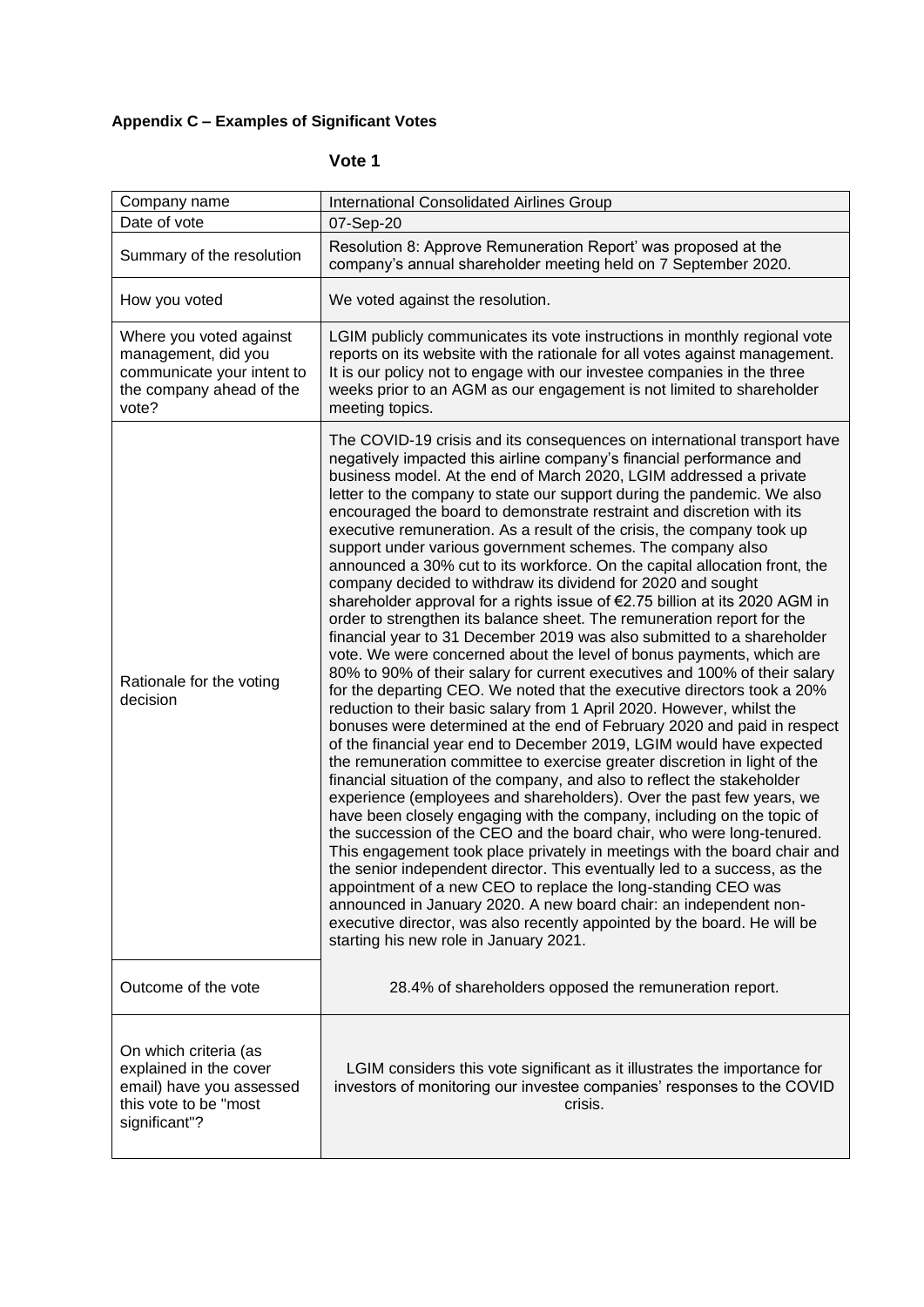### **Vote 5**

| Company name                                                                                                          | <b>Barclays</b>                                                                                                                                                                                                                                                                                                                                                                                                                                            |
|-----------------------------------------------------------------------------------------------------------------------|------------------------------------------------------------------------------------------------------------------------------------------------------------------------------------------------------------------------------------------------------------------------------------------------------------------------------------------------------------------------------------------------------------------------------------------------------------|
| Date of vote                                                                                                          | 07-May-20                                                                                                                                                                                                                                                                                                                                                                                                                                                  |
| Summary of the resolution                                                                                             | Resolution 29 Approve Barclays' Commitment in Tackling Climate Change<br>Resolution 30 Approve ShareAction Requisitioned Resolution                                                                                                                                                                                                                                                                                                                        |
| How you voted                                                                                                         | LGIM voted for resolution 29, proposed by Barclays and for resolution 30,<br>proposed by ShareAction.                                                                                                                                                                                                                                                                                                                                                      |
| Where you voted against<br>management, did you<br>communicate your intent<br>to the company ahead of<br>the vote?     | LGIM publicly communicates its vote instructions in monthly regional vote<br>reports on its website with the rationale for all votes against management.<br>It is our policy not to engage with our investee companies in the three<br>weeks prior to an AGM as our engagement is not limited to shareholder<br>meeting topics.                                                                                                                            |
| Rationale for the voting<br>decision                                                                                  | The resolution proposed by Barclays sets out its long-term plans and has<br>the backing of ShareAction and co-filers. We are particularly grateful to<br>the Investor Forum for the significant role it played in coordinating this<br>outcome.                                                                                                                                                                                                            |
| Outcome of the vote                                                                                                   | Resolution 29 - supported by 99.9% of shareholders Resolution30 -<br>supported by 23.9% of shareholders (source: Company website)                                                                                                                                                                                                                                                                                                                          |
| On which criteria (as<br>explained in the cover<br>email) have you assessed<br>this vote to be "most<br>significant"? | Since the beginning of the year there has been significant client interest in<br>our voting intentions and engagement activities in relation to the 2020<br>Barclays AGM. We thank our clients for their patience and understanding<br>while we undertook sensitive discussions and negotiations in private. We<br>consider the outcome to be extremely positive for all parties: Barclays,<br>ShareAction and long-term asset owners such as our clients. |